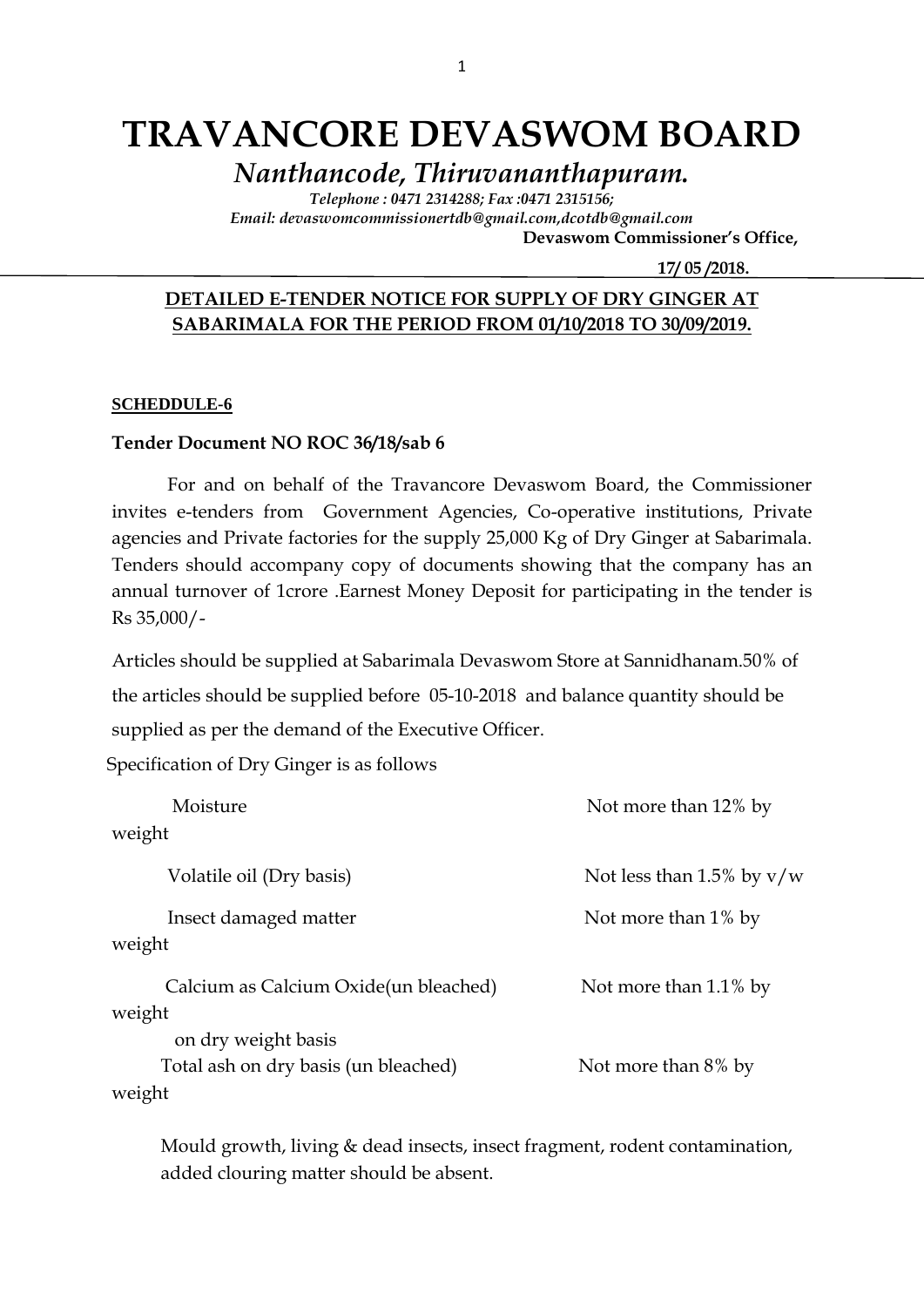### **GENERAL CONDITIONS**

- 1.1 The food items shall conform to the standards prescribed in Food Safety & Standards (Food Products Standards and Food Additives)Regulation,2011(REG:2.8.4).
- 1.2 The entire lot will be rejected if the above condition is violated and penal provision will be imposed as decided by the Commissioner of Food Safety, Kerala, to such violation.
- 1.3 The Supplier shall liable to be prosecuted under Food Safety &Standards,2006, if standard variations are noted from that prescribed under Food Safety & Standards Regulation 2011.
- 1.4 The Payment will be released only to those suppliers who supply raw materials which conform to the standards under Food Safety &Standards (Food Products Standards and Food Additives) Regulations,2011
- 1.5 The supplier should submit an Analysis Certificate from an accredited lab along with every lot supply
- 1.6 The supplier should have a valid **FBO/PFA/FPO/FSSAI** license issued by the competent authority.
- 1.7 The tenders submitted by the defaulters on earlier occasions in contract with the TRAVANCORE DEVASWOM BOARD will not be considered. The tenderer shall submit an affidavit along with the tender swearing that he is not a defaulter to the TRAVANCORE DEVASWOM BOARD on any earlier occasion.
- 1.8 The Dry Ginger should be packed only in bags conforming to the standards of Food Safety and the name of the supplier and the month and year of packing should be mentioned on the bag. The bags should be of good quality and contain inner coating or having double layer so that Dry Ginger can be preserved for long period without any contamination and not affected by humidity.
- 1.9 The suppliers should furnish the weight of the lorry load from the Weigh Bridge situated at Pampa and also furnish the quality certificate from accredited analytical lab for each load in addition to our test at Pampa.
- 1.10 The payment will be made only for the weight of the article excluding the weight of the bag.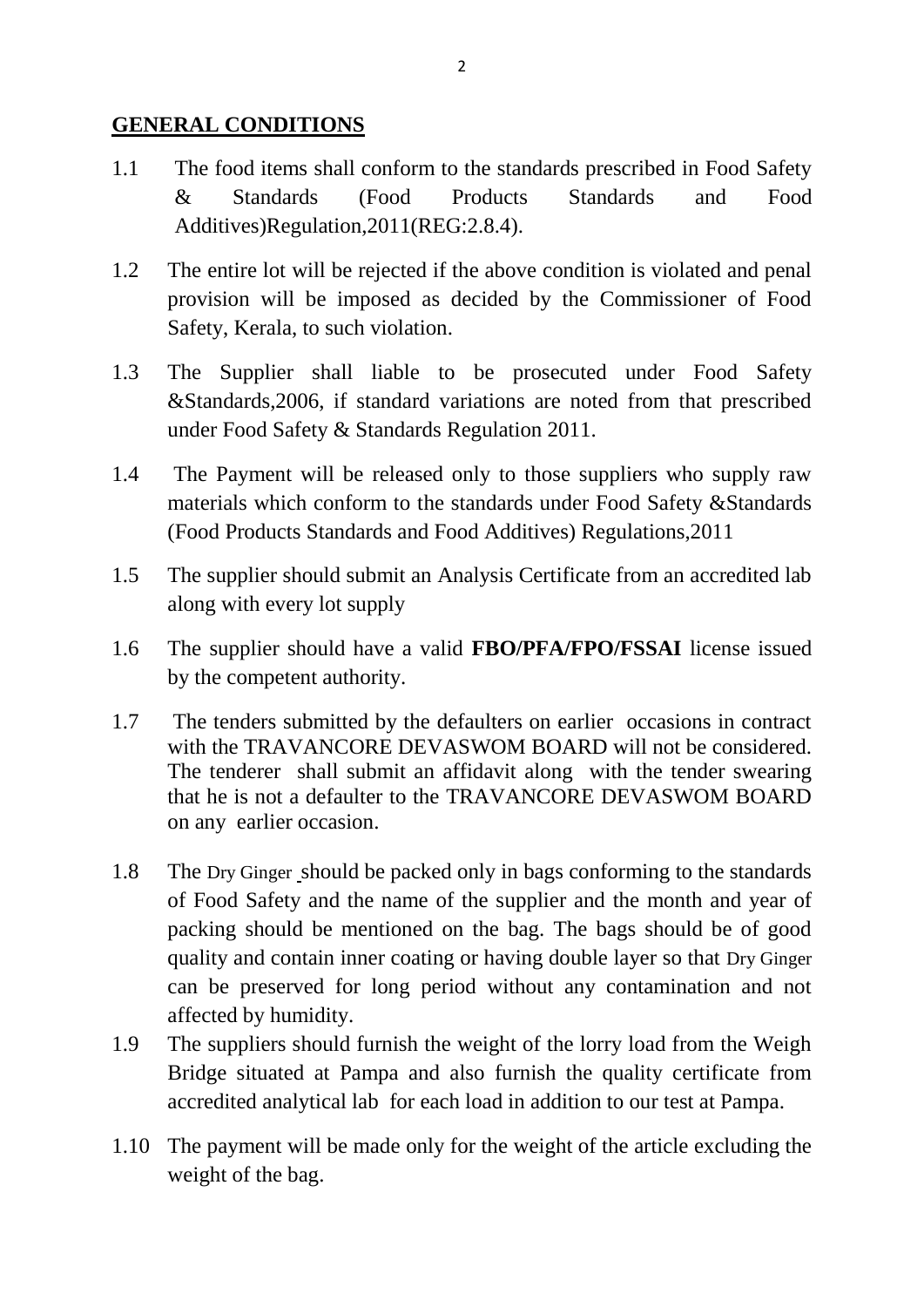- 1.11. The rate quoted should be inclusive of taxes, freight up to respective designation, loading and unloading charges and all other expenses.
- 1.12. In case the contract is awarded, Bank Guarantee for an amount equivalent to 10% of the total value of the articles to be supplied and valid for one year will have to be produced as security for satisfactory fulfillment of the contract at the time of executing the Agreement.
- 1.13. Necessary agreement should be executed with the Devaswom Commissioner Travancore Devaswom Board within the stipulated time.
- 1.14. The Board reserves the right to apportion the quantity among the suppliers.
- 1.15. No compromise in the quality of the articles will be allowed. **In case , samples contains health hazardous elements like tetrazine ,stringent action will be taken against the firms submitting those samples, as recommended by the Commissioner of Food Safety, Kerala.**
- 1.16. The Tenders should be submitted through online on or before 11.00 A.M. on 05.06.2018. Tenders will be verified at 11.00 A.M. on 07.06.2018
- 1.17. The Tenderers should submit 4kg of samples on 07/06/2018 to the Office of the Devaswom Commissioner.
- 2.17. The Tenders submitted by defaulters in the previous years will not be considered.

1.18. The bidders should have the necessary portal enrolment with their own Digital Signature Certificate.

1.19. *If any tenderer withdraws from his tender before the expiry of the period fixed for keeping the rates firm for acceptance, the earnest money if, any, deposited by him will be forfeited to the Borad and such legal action taken against him as the Board think fit.*

*1.20. In cases where a successful tenderer, after having made partial supplies fails to fulfill the contract in full, all or any of the materials not supplied may at the discretion of the Board, be purchased by means of another tender/ quotation or by negotiation or from the next higher tenderer who had offered to supply already and the loss, if any, caused to the Board shall thereby*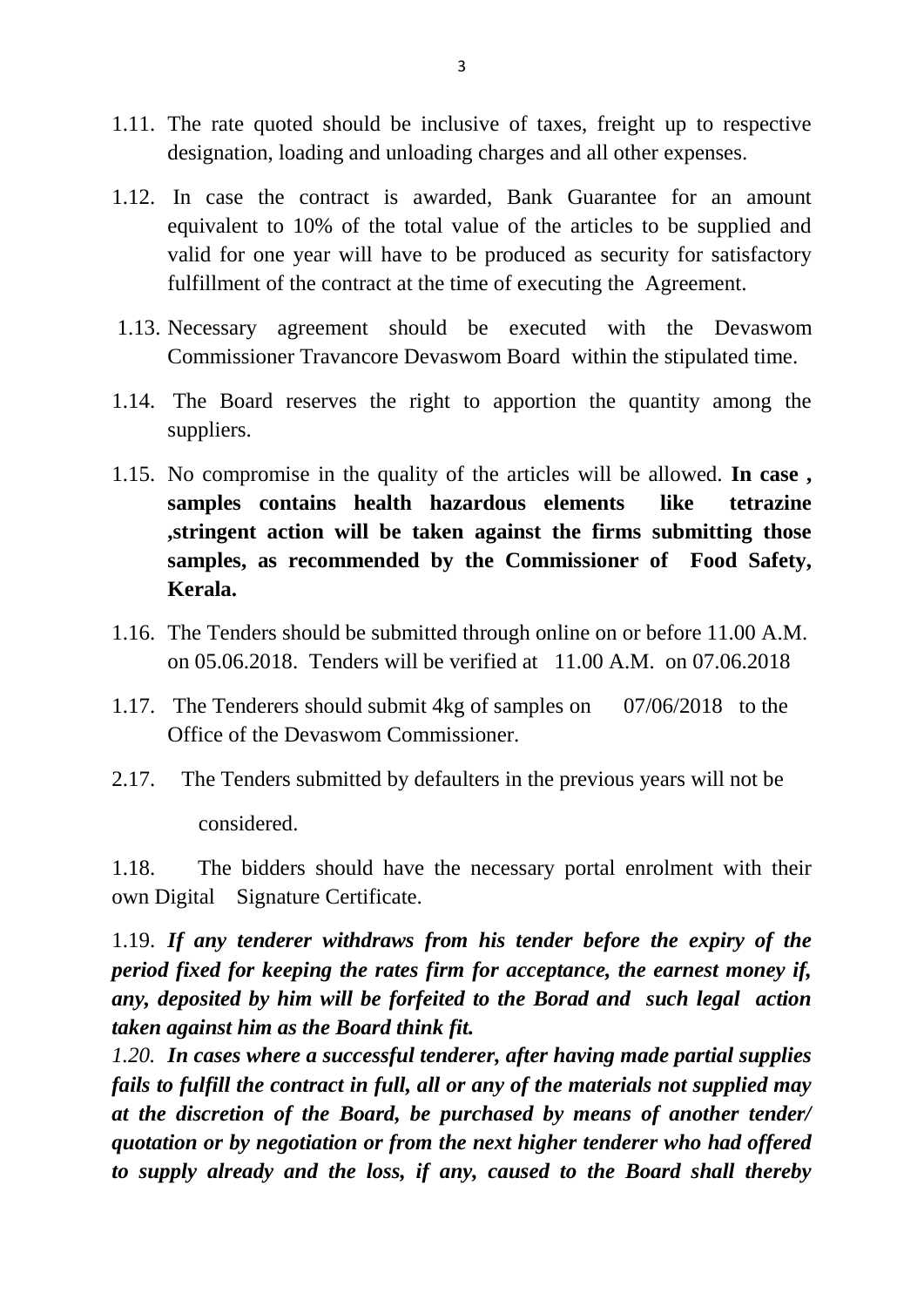*together with such sum as may be fixed by the Board towards damages be recovered from the defaulting tenderer.*

*1.21. Any sum of money due and payable to the contractor (including security deposit returnable to him) under this contract may be appropriated by the Purchasing Officer or the Board or any other person authorized by the Board and set off against any claim of the Purchasing Officer or the Board for the payment of a sum of money arising out of or under any other contract made by the contractor with the Purchasing Officer or the Board or any other person authorized by the Board. Any sum of money due and payable to the successful tenderer or contractor from the Board shall be adjusted against any sum of money due to the Board from him under any other contract.*

# **2. DETAILS OF PRE-QUALIFICATION CRITERIA FOR THE TENDER, TIME AND SCHEDULE AND COST OF BIDDING DOCUMENT, EMD TO BE SUBMITTED BY THE BIDDER FOR PARTICIPATION IN THIS BID ARE GIVEN BELOW.**

(a) Cost of tender document.-Rs100/- through online

(b) Earnest Money Deposit –Rs 35,000/-(Rupees Thirty Five Thousand only)

through online

- (c) Tender Closing date : 05.06.2018 at 11.00 A.M
- (d) Tender Opening date: 07.06.2018 at 11.00 A.M
- (e) Mode of submission of tender :Tender should be submitted online in*'' www.etenders.kerala.gov.in''.*
- (f) Tender documents consisting of qualification information and eligibility criteria of bidders, Technical specification, schedule of quantities etc. are available in the web site **''www. etenders.kerala.gov.in''.**
- (g) Other details of tender documents will be available In the website**''www.etenders.kerala.gov.in''.**

## **3.DOCUMENTS TO BE FURNISHED ALONG WITH TENDER**

*3.1 The* Dry Ginger *Manufacturing Units should have proper valid license by the concerned authority for manufacturing/processing and storing of Dry* Ginger **the copy** *of which will have to be furnished. In respect of Traders and*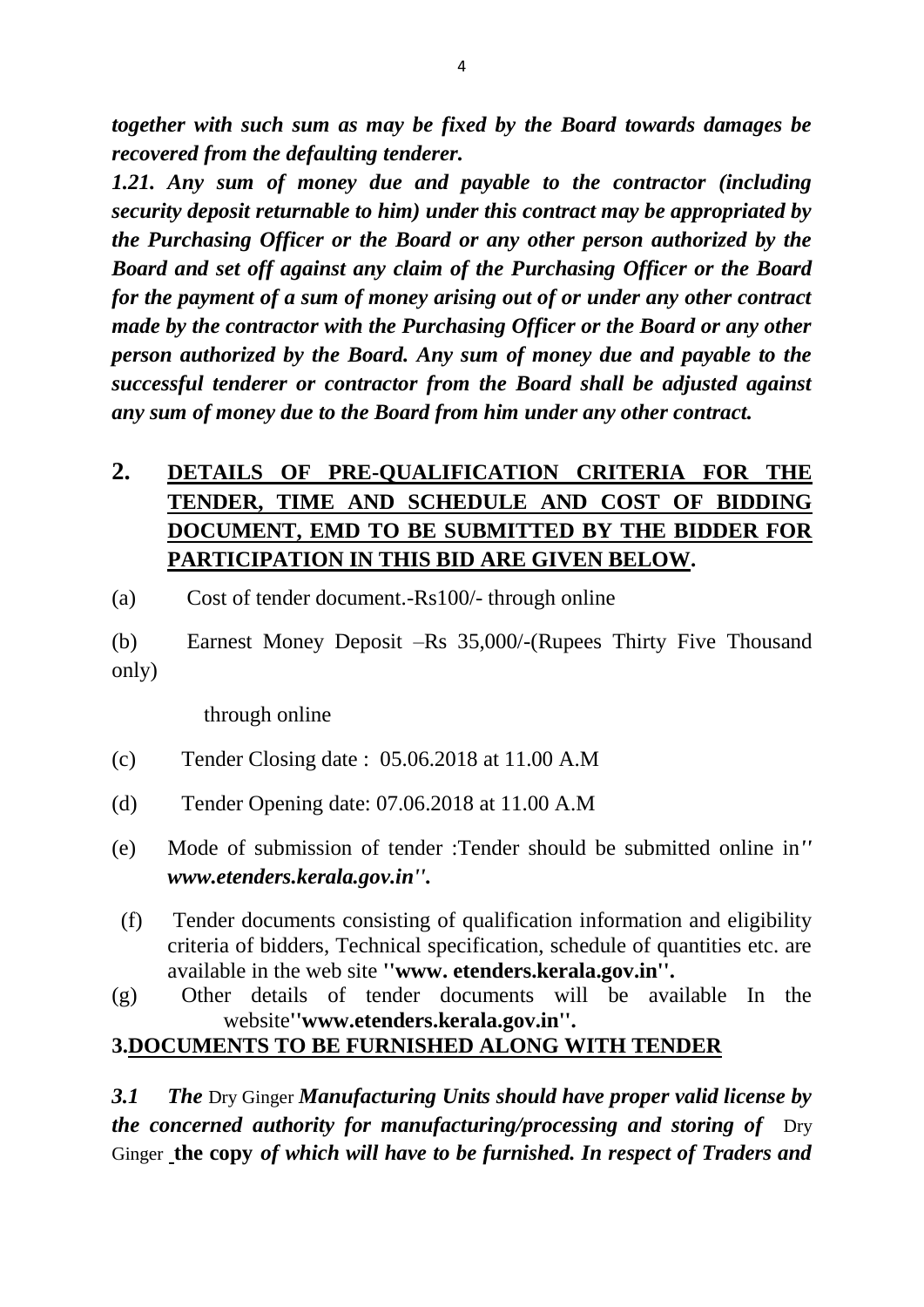*processors a valid trading license as may be applicable for trading in* **Dry** Ginger *, a copy of which may be submitted.*

*3.2 Attested copy of the Audited Balance Sheet and Profit / Loss Account for past three years duly certified by a Chartered Accountant if it is a own manufacturing unit. In case of a leased unit, the above documents of both the entities i.e. the lessor and the lessee will have to be furnished. In respect of Traders and Processors the attested copy of the Balance Sheet and profit/*  Loss Account for the last three years duly certified by a Chartered *Accountant shall be submitted.*

*3.3 The applicants shall submit attested copy of the Income Tax returns of the last three years with a copy of a PAN card attested by authorized signatory.*

*3.4 Attested copy of Certificate of registration under Excise, VAT, State / Central SalesTax Act, Service Tax Act as applicable.*

- *3.5. Certificate showing the experience in the respective fields issued by the District level Officers of the Industries Department of the State Government.*
- *3.6. A Passport size photo of the proprietor or the managing authority along with three specimen signatures duly attested by a Gazetted Officer or Notary Public.*

*3.7 An affidavit on Rs 200 non judicial stamp paper and Notarized , regarding:*

*3.7(a). Not having been prosecuted for the violation rules / law under the Essential Commodities Act or any such others law or orders thereunder in any court of law.*

*3.7(b). Not having been black listed by any organization or Government for non-performance of contractual obligation.*

**3.8 In case of partnership firm or Co-operative or Corporate, the Dry Ginger** *Manufacturing Units, Trading firms and processing units should furnish a copy of the partnership deed or byelaw or Memorandum as the case may be. In case of partnership firms the share holding pattern should be duly certified by the Chartered Accountant along with details such as name, age, education and experience of the partners. In case of Co operative / corporate body, copy of letter of authorization of the Chief Executive or the authorized person to register and participate in the e-procurement/tender process should be furnished.*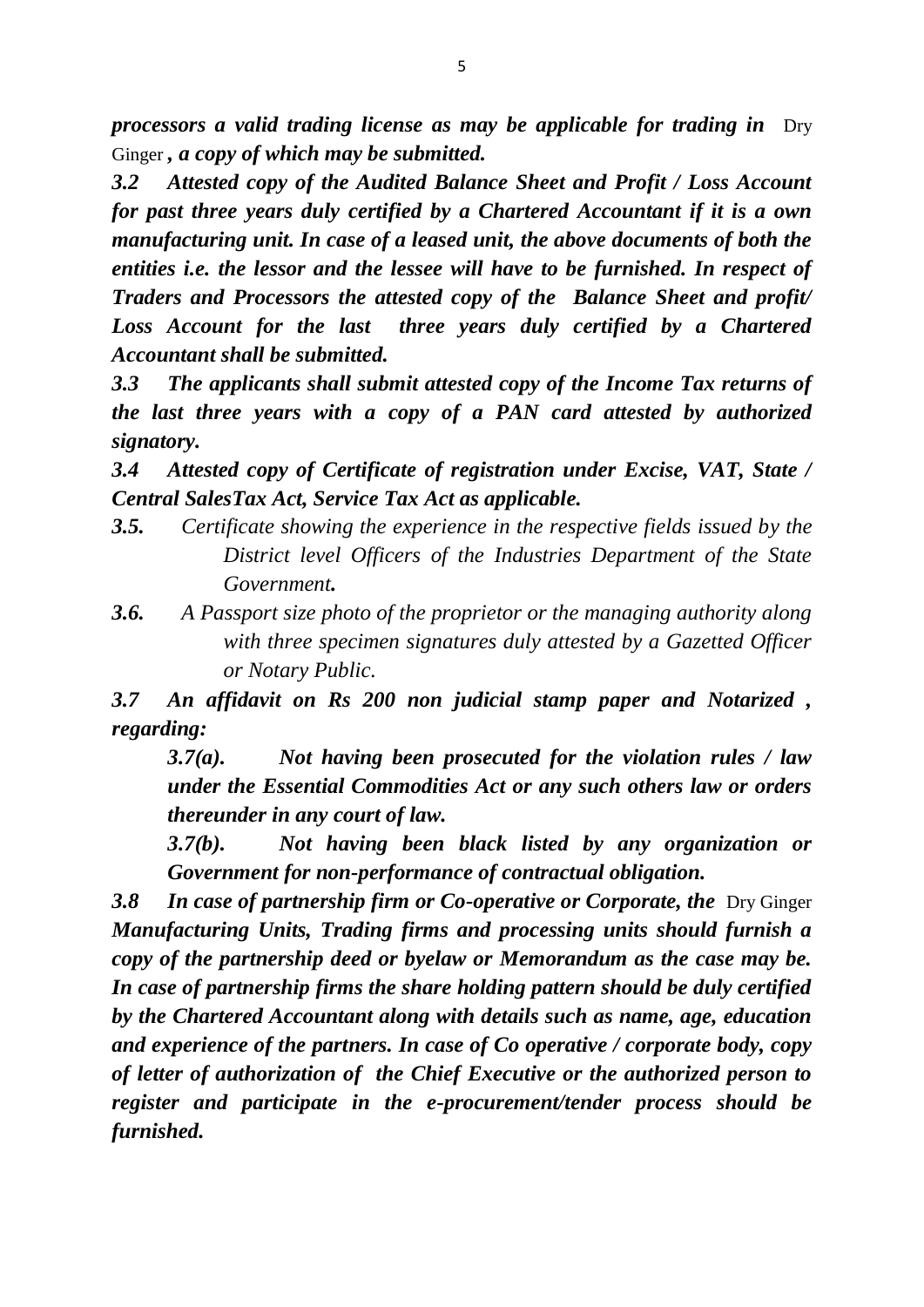*3.9 In case of supplier who has entered into lease agreement with the* Dry Ginger *manufacturing Units, the copy of the legally registered lease agreement duly certified by the Charted Accountant shall be enclosed.*

*3.10 The* Dry Ginger *Manufacturing Units, Trading firms should furnish letter of authority or power of attorney for having authorized the person to sign the documents on behalf of the firm or society or corporate body. Attestation of signature of such authorized signatory from the Bank where the firm is having its account is essential.*

*3.11 The address proof of the authorized signatory viz. Telephone bill/copy of Passport /Electricity bill/ voter ID proof/Aadhar Card should be submitted along with the application. The address proof in respect of the firm shall be either certificate of registration or certificate of incorporation issued by the authority concerned.*

*3.12. Bank Account details of the firm along with the IFSC code, Branch details and address shall be furnished in the letterhead of the firm.*

## 3.13. **Details of online payment are given separately in the Appendix attached with the tender document.**

## **4. SPECIAL INSTRUCTIONS TO THE BIDDER FOR THE E-SUBMISSION OF THE BIDS**

- 4.1 Bidder should do the registration in the tender site http://etenders.kerala.gov.in using the option available. Then the Digital Signature Registration has to be done with the e-token, after logging into the site. The e-token may be obtained from one of the authorized certifying authorities such as SIFY/TCS/nCode.
- 4.2 If there is any clarification, this may be obtained online through the tender site or through the contract details. The Bidder should take into account the Corrigendum if any published before submitting the bids through online.
- 4.3 After the bid submission, the acknowledgement number given by the etendering system should be printed by the bidder and kept as a record of evidence for online submission of bid for the particular tender.
- 4.4 The Tender Inviting Authority (TIA) will not be held responsible for any sort of delay or difficulties faced during the submission of bids through online by the bidders.
- 4.5 The bidder should submit the bid documents by online mode through the site http://etenders.kerala.gov.in .
- 4.6 Each documents to be uploaded through online for the tenders less than 2 MB. If any document is more than2 MB, it can be converted to rar/zip format and then the same can be uploaded. However if the file size is less than 1 MB the time for uploading transaction will be very fast. The total